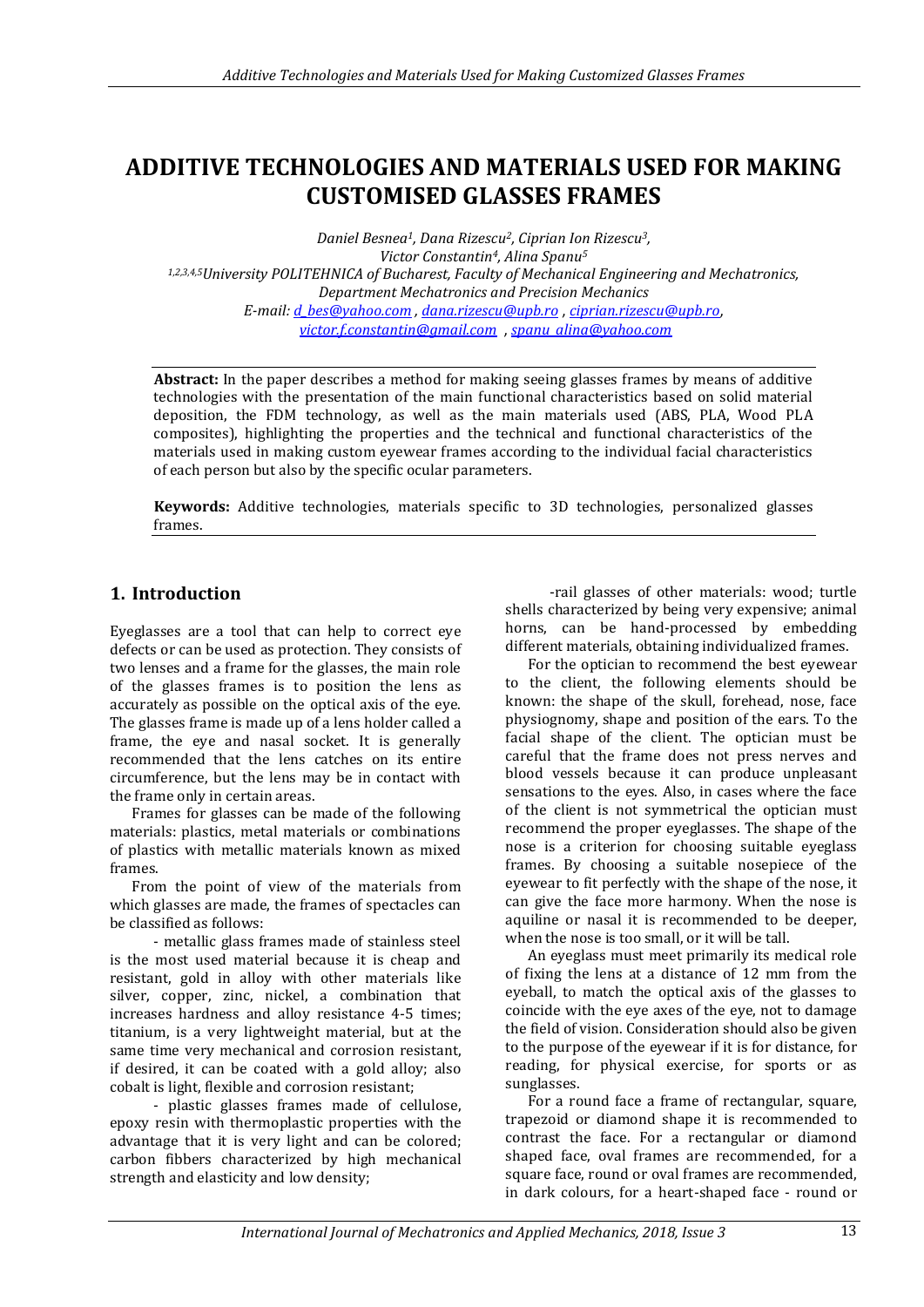oval shaped frames with thin, colourful and lightcolored frames, and for an oval face almost any frame, from round to square. Frame in the shape of a butterfly prints to the young girl, joy, make it friendlier. The rounded faces give the face fine, sweet, rectangular or square shapes face seriously. Frame width can change the look of the face. On an elliptical or oval face, the frame should not exceed the contour. The frame of the frame must match that of the eyes, the hair, the eyebrows and the complexion. A light frame will make a white face even more pale and a darker frame on a darker complexion it will darken you even more. Also, a darker frame does not fit a face with a very light face, revealing the too much difference in nuances. It is of great importance and the forms of the hinge applications. The vertical and narrow ones take of the width of the frame, the horizontal ones a lattice. The shape and size of the frames should provide a field of vision adapted to everyday needs, the frames of the glasses that are placed and removed from the head frequently must be more resilient than those for rarely sunglasses (bifocals, progressive), frames of the glasses for children will not have the same proportions as adults, they should provide a higher visual field, they should be lightweight and made of durable materials, and glasses should be comfortable and as stable as possible on the head. [4;7]

## **2. Technologies and Materials for Personalized Spectacle Frames Through Additive Technologies**

The emergence of Additive Manufacturing (AM) technology in the early 1990s was a milestone in research and technology development. The new AM technologies are the result of intense research and progress in various areas: from fine mechanics to numerical controls, from laser technology to threedimensional modelling packs, from IT to material science. Rapid Prototyping technologies allow for a great flexibility in application, an advantage to exploit micro components with a good dimensional precision used as conceptual models / functional prototypes or indirectly used as master models for the production of flexible tools for the manufacture of metallic or non-metallic parts in individual or small series production.

3D technologies allow you to assess the visual needs of the wearer taking into account the facial features and eyewear framing in accordance with eye parameters according to the individual facial physiognomy of each person but also to the unique design of the eyeglass frames. Also, 3D printing allows for the realization a suite of frames, designs and colours, the glasses being customizable with the name, customer initials, and the complementarily of the frames to adjust to any facial profile.

In recent years, a large number of innovative<br>apid-Prototyping) technologies have been (Rapid-Prototyping) technologies have been developed to transform the concept of achieving a complex product into a solid replica in a short period of time. [1, 2].

Generally, Addition Material (AM) systems are a new class of virtual physical realization technologies using a family of special equipment. They provide the addition or bonding of material in successive sections as much as needed and where it is necessary. The production processes by adding material using solid matter in a solid state can be described as systems that take the virtual 3D geometric model of a three-dimensional object and generate a physical replica of it, the raw material can be in the form of yarns foil. One of these additive technologies is FDM (Fused Deposit Modelling), a process based on the extrusion of material using a yarn of different material qualities (polyamide, nylon, wax), which it heats up to a temperature a few degrees below the melting temperature, then reduces its diameter to 0.12-0.15 mm by extruding it into a depositing device, a device moving the XOY plane to materialize a section of the 3D virtual model. The key to the process is to rigorous control of the temperature at which the material is heated and maintained during the deposition. The material used can be an ABS wire that is heated at a temperature 270 C, where the material is in a semi liquid state, and can be extruded through a very small diameter nozzle (0.254 mm or 0.127 mm). The extruded plastic material in the semi liquid state can be displaced together with the heated head on which it is fastened. This movement is done in the XOY plane, the movement being numerically controlled on the computer. The construction part is on a platform that moves vertically, along the Z axis, motion controlled numerically by the 3D machine control equipment, fig. 1. In this way a piece can be made by depositing the material where the configuration of the piece demands it. [1]



*Fig. 1 FDM working principle [2].*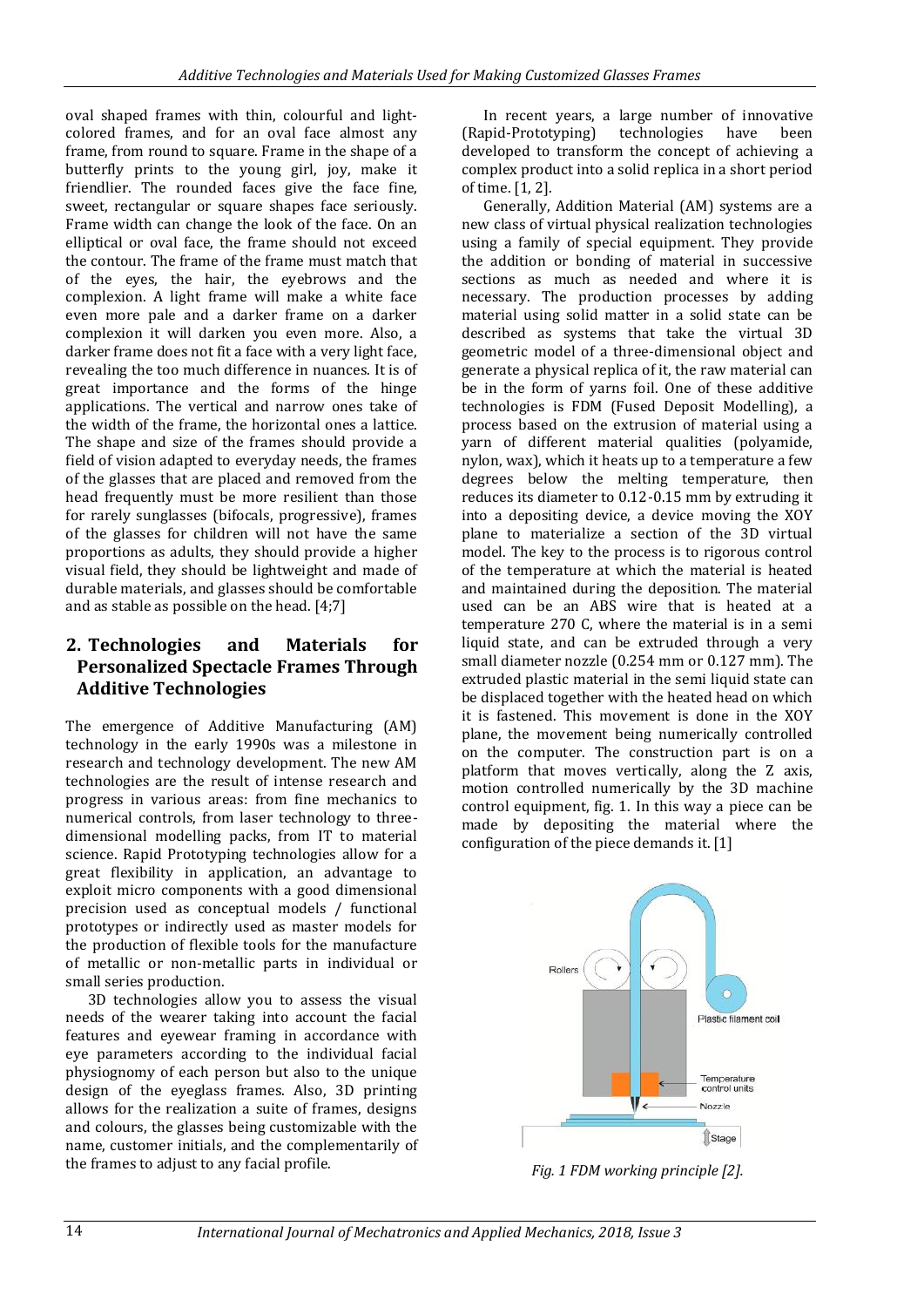The article presents the technology for making glasses customized by the FDM process, using three types of PLA (polylactide), ABS (Butadiene styrene acrylonitrile) and a Wood-PLA composite material. PLA (Figure 2) is a brilliant, hard and biodegradable substance that is a more powerful and flexible material for the 3D printer. PLA chemically contains lactic acid and lactide. This has a low melting temperature of 173-178 ° C and a traction resistance of 2.7-16 GPa with several application areas, including medical implants and compostable packaging materials. PLA is mainly obtained by processing plants such as corn, sugar beet, potatoes, sweet smell, no hazardous components, considered compatible with the environment and which can come into contact with food and therefore environmentally friendly.



*Fig. 2 PLA – chemical structure.*

Stronger and more rigid than ABS, PLA is more complicated to use in assembling parts that require bonding, and the deformation property at temperatures lower than the ABS (about 65ºC) prevents its use in engineering projects.

ABS (Butadiene styrene acrylonitrile, a highly versatile polymer used in many industries and exhibiting a variety of properties), in 3D printing, the ABS is a hard plastic, high temperature resistant (it begins to deform at about 100 ° C) and with slight flexibility (compared to PLA) which helps to achieve the objects that require joining. It is soluble in acetone - with a brush soaked in acetone, the surfaces can be easily finished, becoming shiny, and the various parts of an object can be glued together. In large dimensions, it presents a risk of deformation. Certain manufacturers have modified the materials specified above, in particular PLA, to obtain materials with new aesthetic and structural properties: flexible, phosphorescent or mixed with wood or stone particles. These materials are specially designed to give objects a unique finish, but also certain qualities as required.

Flexible material can be used for objects that are subject to stretches or compressive forces, from fashion design (e.g. a shoe, a frame of glasses) to engineering (a robot with multiple components that can withstand small shocks etc. 3D phosphorescent print media can create objects that light up in the dark.

The PLA - Stone mixture is recommended for objects that look nice with a texture similar to the stone. 3D Printed Architecture Machetes can have stone-like components (or can be built entirely with this material). Other 3D printable objects with this material: statuettes, busts, small bas-reliefs, candle holders, etc.

The PLA - Wood mix, available in 2 variants, offers a special, smooth texture with a colour that tends to open wood, such as Balsa or coconut wood darker in colour that can give the character of the glasses' uniqueness. [3]

#### **3. Execution of Custom Glasses Frames Using the FDM-Fused Deposition Modelling Process**

The manufacturing process using the FDM system comprises of three main stages, namely the preprocessing stage, the actual construction stage of the part and the post processing stage. During the preprocessing stage the CAD model of the part is loaded, fig. 3, designed in the Solid Works 3D design environment [5,6], in the Quick Slice specialized program - a program that generates the FDM machine code where the CAD model is located in the workspace of the machine so that the piece construction is optimal in terms of working time and material consumption.



*Fig. 3 CAD model of the personalised eyeglasses.*

After the orientation of the CAD model, its sectioning is carried out with planes parallel to the plane of the machine (horizontal planes), operation resulting in several sets of level curves called perimeters. The sectional section along the Z axis is 0.2 mm is chosen according to the diameter of the extrusion nozzle diameter, in the case presented in the article the diameter of the extrusion nozzles is 0.4 mm. The Quick Slice program [8] generates the paths that the extrusion device must follow to materialize section of the piece, fig. 4.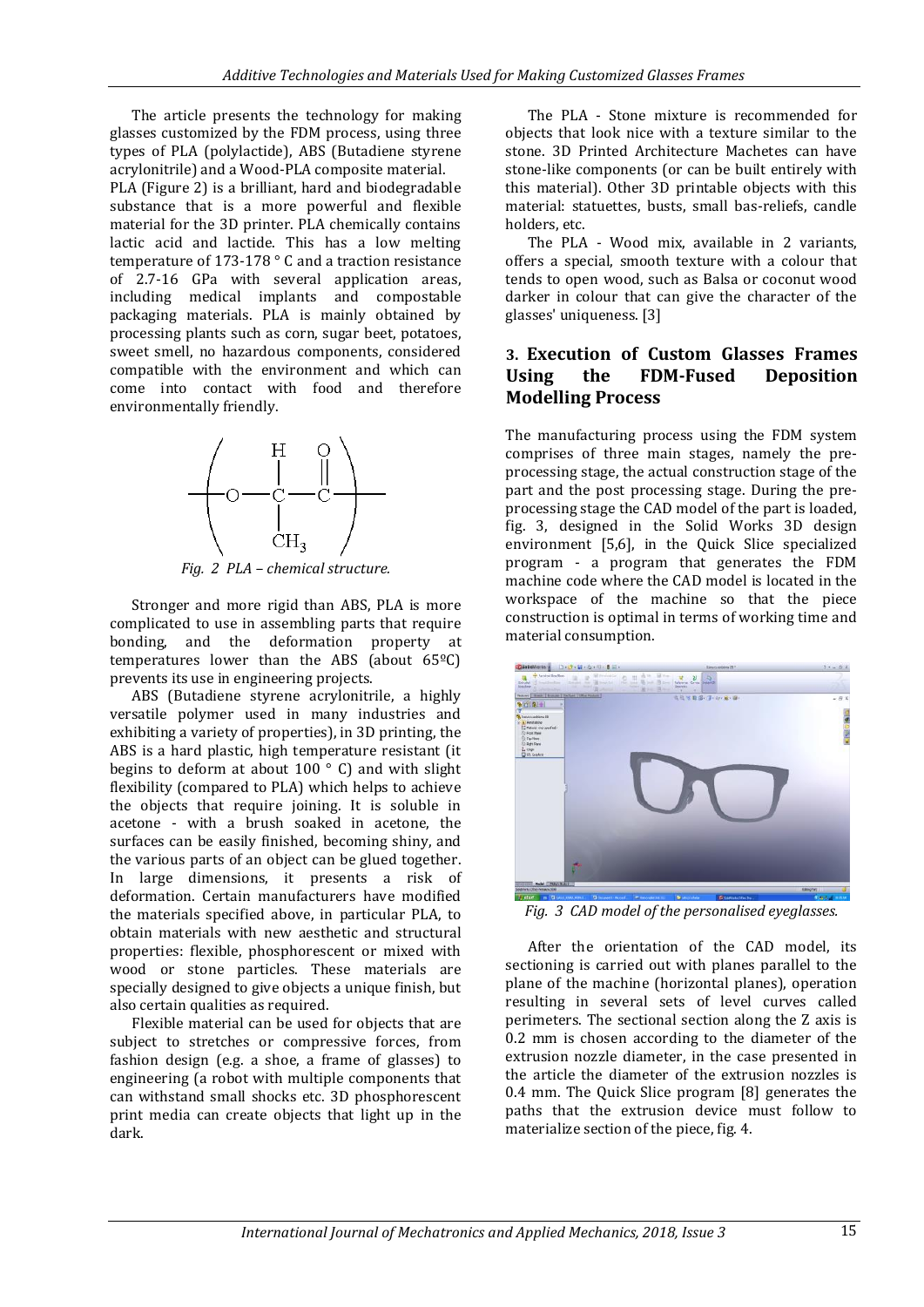

*Fig. 4 Slicing of the model using Quick Slice*

In the stage of construction of the piece manufacturing the extrusion head of the machine deposits a thin wire of construction material along the curves defining the perimeter of the section and after the materialization of the perimeters the deposition of the building material takes place in the

areas corresponds to the full areas of the piece, after the entire section is fully materialized, the platform descends with a step equal to the section of the virtual model and the entire process resumes for a new section until the last section of the virtual model of the piece is materialized, fig. 5.



*Fig. 5 Achieving ABS and PLA glasses on the Wanhao 4S Duplicator printer with two print heads: a - 3D printer overview; b-view stage realization of custom ABS glasses frame; c- custom lens glasses made of ABS with lenses; d - viewing the frame of personalized glasses from PLA; e - view personalized glasses frame with sacrificial layer; f - the two custom glasses frames made of ABS and PLA materials. [8]*

For the manufacture of Wood -PLA composite glasses, an experimental installation with two heating / extrusion heads has been used, with the following technical characteristics: 400 x 400 x 250 mm working volume, WI-FI, SD / MMC card reader, operating system Arduino / Repetier-Host, fig. 6.

The last post-processing step consists of separating the work platform from the workpiece, removing the connecting element between the workpiece itself and the platform, removing the supports (if any) and finishing the workpiece if necessary.